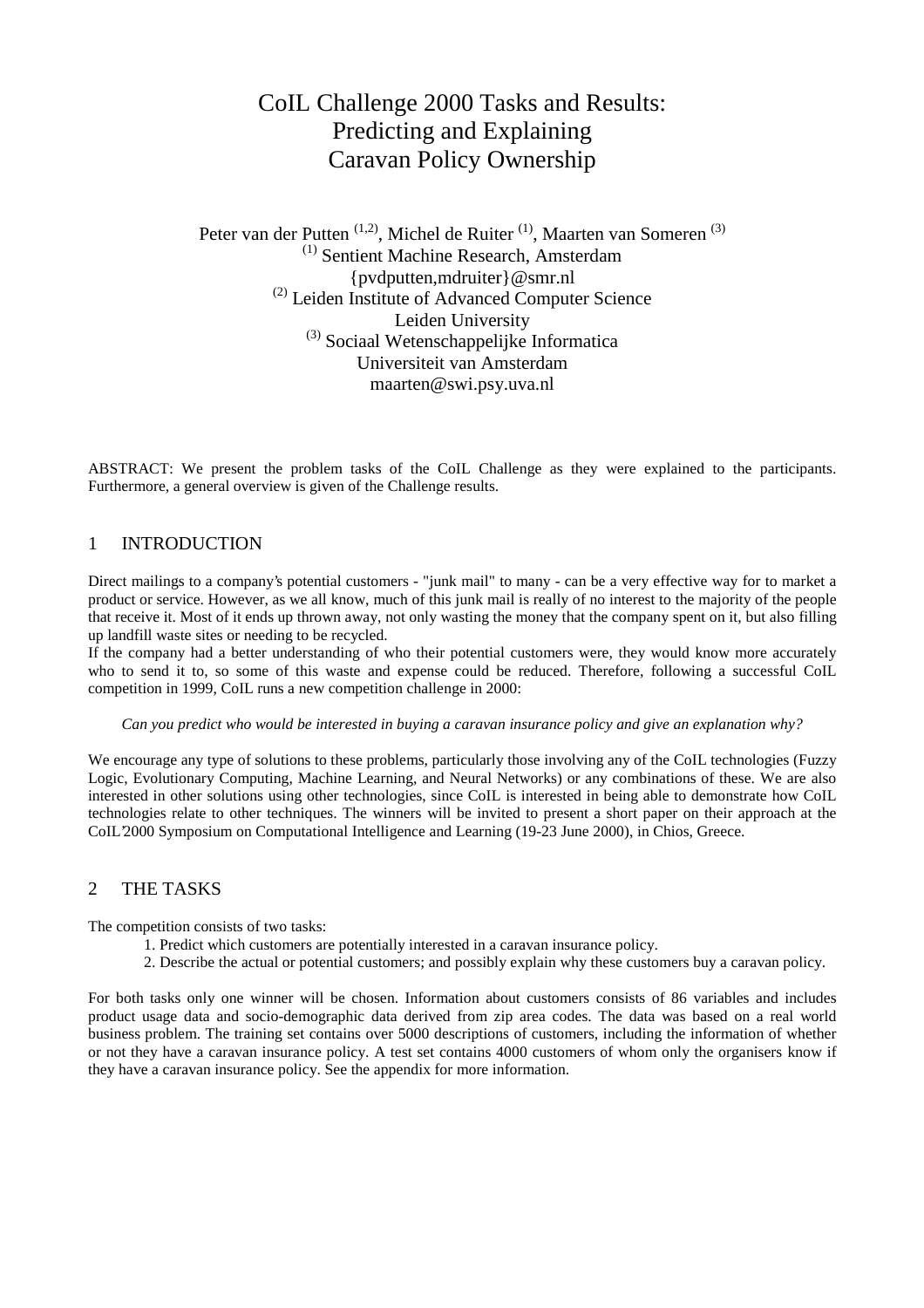



## 2.1 PREDICTION TASK

In the prediction task, the underlying problem is to find the subset of customers with a probability of having a caravan insurance policy above some boundary probability. The known policyholders can then be removed and the rest receives a mailing. The boundary depends on the costs and benefits such as of the costs of mailing and benefit of selling insurance policies. To approximate and simplify this problem, we want the participants to find the set of 800 customers in the test set of 4000 customers that contains the most caravan policy owners. For each solution submitted, the number of actual policyholders will be counted and this gives the score of a solution.

#### 2.2 DESCRIPTION TASK

The purpose of the description task is to give a clear insight to why customers have a caravan insurance policy and how these customers are different from other customers. Descriptions can be based on regression equations, decision trees, neural network weights, linguistic descriptions, evolutionary programs, graphical representations or any other form. The descriptions and accompanying interpretation must be comprehensible, useful and actionable for a marketing professional with no prior knowledge of computational learning technology. Since the value of a description is inherently subjective, submitted descriptions will be evaluated by the jury and an expert in insurance marketing.

## 3 RESULTS

The response to the CoIL Challenge has been very high, when compared to previous CoIL and ERUDIT Challenges and the U.S. counterpart data mining competition, the KDDCUP (24 participants in 1999). Overall 147 participants registered, of which 43 have sent in a solution (29%). We tried to stimulate cooperation and consequently improve the response rate by introducing a CoIL Challenge mailing list, which was used extensively during and after the Challenge period (March 17 - May 8 2000; over 50 messages). The majority of the participants used and some even combined approaches from more than one area in computational intelligence and statistics. Submissions came from 18 different countries<sup>1</sup> from Europe (58%), North and South America (30%), Asia (7%) and Australia (5%), both from industry (31%) and academics (59%; remainder unknown).

<sup>&</sup>lt;sup>1</sup> All stats are measured by the person sending in solution. Actually, there was a significant number of joint submissions combining people from different countries, academics and industry professionals.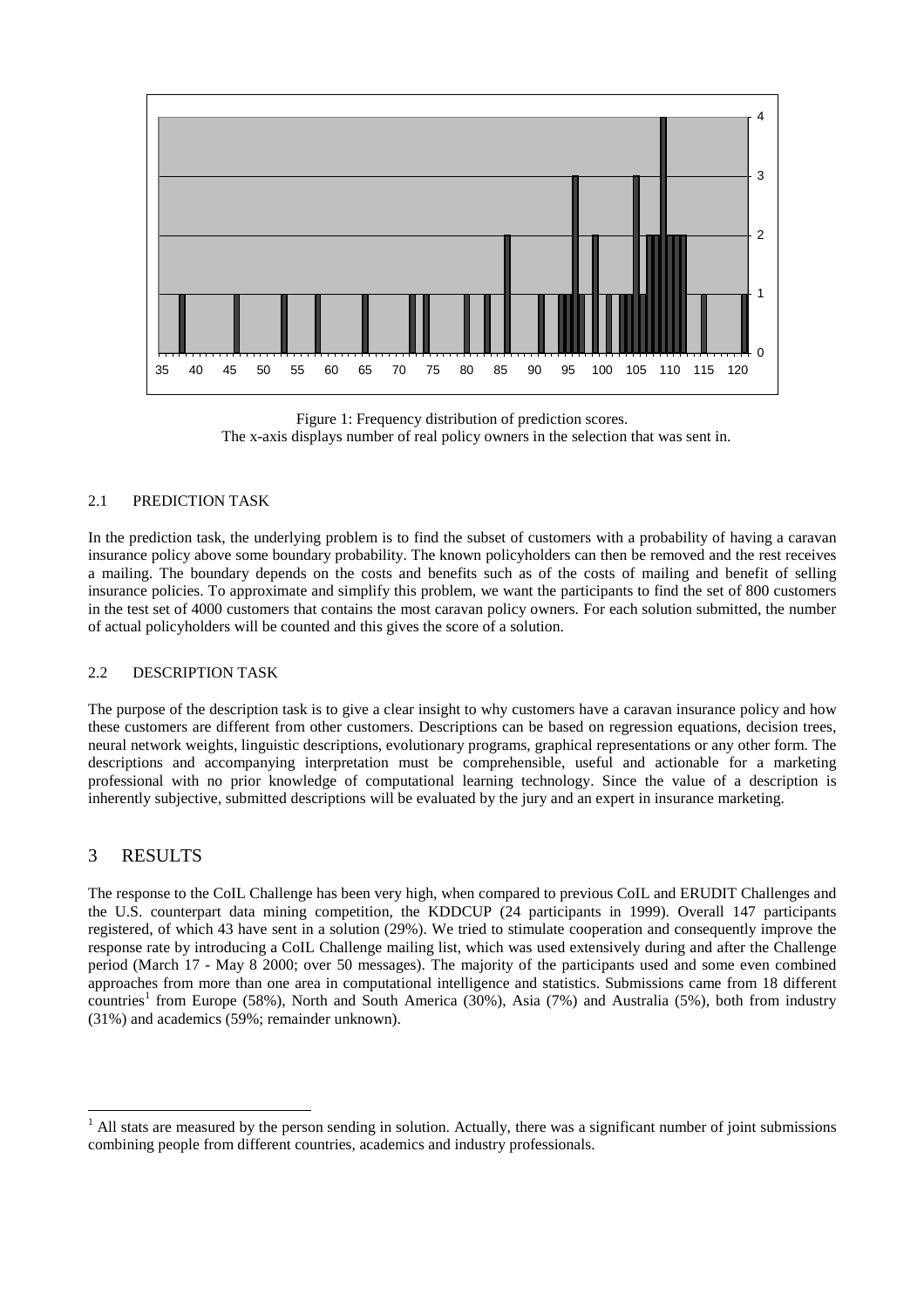### 3.1 PREDICTION TASK

The frequency distribution of scores for the prediction task are displayed in figure 1. The maximum number of policy owners that could be found was 238, the winning model selected 121 policy owners. Random selection results in 42 policy owners. Our standard benchmark tests result in 94 (k-nearest neighbor), 102 (naïve bayes), 105 (neural networks) and 118 (linear!) policy owners.

The scores for academic participants versus industry participants were similar; 'Europe' scored on an average 98 policy owners versus 89 policy owners for American submissions; however these findings are hardly significant given the standard deviations (19 vs 21).

A wide variety of methodological approaches were used including using derived attributes, recoding attributes, feature selection, -construction, and -reduction, boosting, bootstrapping and cost-sensitive classification. Algorithms used included standard statistics, neural networks, evolutionary algorithms, genetic programming, fuzzy classifiers, decision and -regression trees, support vector machines, ILP and others. Relating this wide variety of modelling approach to model performance will be interesting, but it requires more in depth study and is therefore out of the scope of this general paper.

The winning solution was provided by Charles Elkan from the University of California (121 policy owners). He used a naïve bayes approach. Apart from 'Purchasing Power Class', all sociodemographic variables derived from zip codes were discarded, because they did not add predictive power to the model. Furthermore, 2 derived variables were introduced that summarized the usage of car and fire policy products. Runners up were Petri Kontkanen from the University of Helsinki, Finland (115 policy owners), Andrew Greenyer from The Database Group, United Kingdom and Arnold Koudijs, Cap Gemini, The Netherlands (both 112). The extended abstracts or short papers describing their approach are all in this report.

## 3.2 DESCRIPTION TASK

To repeat, the goal in the description task was to explain why people own a caravan policy, given the data, modelling methods and subjective, domain-based interpretation. The descriptions and accompanying interpretation had to be comprehensible, useful and actionable for a marketing professional with no prior knowledge of computational learning technology. Submitted descriptions were evaluated by a marketing expert, Mr Stephan van Heusden from MSP Associates in Amsterdam (www.mspa.nl/uk/uk\_index\_htm). Descriptive solutions were *not* checked for statistical validity.

Mr van Heusden remarked: "Allmost all entries lack a good description in words: participants seem to forget that most marketeers find it difficult to read statistics (and understand them!)". Mr. van Heusden also stressed the importance of actionability. "A good entry combines a description of the results with a 'tool' to use the results."

There were no significant differences in submissions from the Americas versus Europe. As could be expected (but should be regretted), participants from industry had a better score than academic participants (4.3 versus 3.5 out of a maximum of 6), although these differences were not significant given the standard deviations (1.6 resp. 2.1).

Similar to the prediction solutions, a wide variety of approaches was chosen, although there was a tendency to rule based solutions.

About the winner Mr van Heusen remarked a.o.: "This participant clearly explained which steps preceded his conclusions. He may have discovered all conclusions the others also found, but additionally he really tries to interpret them." Mr. van Heusden also appreciated the association rule results, the discussion of the complex nonlinear relation between purchasing power and policy ownership and the explanations why people were *not* interested in a caravan policy.

Techniques used by the winner for description where Evolutionairy Local Search Algorithms (ELSA), chi square tests and association rules. The winning solution was provided by YongSeog Kim and W. Nick Street, from the Management Science Dept., University of Iowa. Runner up was Tomislav Smuc from the Rudjer Boskovic Institute, Zagreb, Croatia. The solutions of Chris Leckie, Marc Krogel , Phil Brierley and Uzay Kaymak were also especially appreciated.

## 4 DISCUSSION

The challenge has shown that the computational intelligence community has many tools for addressing data mining problems such as the target selection problem, where the interesting patterns are masked by huge amounts of irrelevant information. The challenge results deserve a more detailed analysis, but in the scope of this report we will limit ourselves to voicing some general comments which were also supported by the marketing expert and challenge participants (special thanks to Uzay Kaymak , Janos Abonyi and Hans Roubos).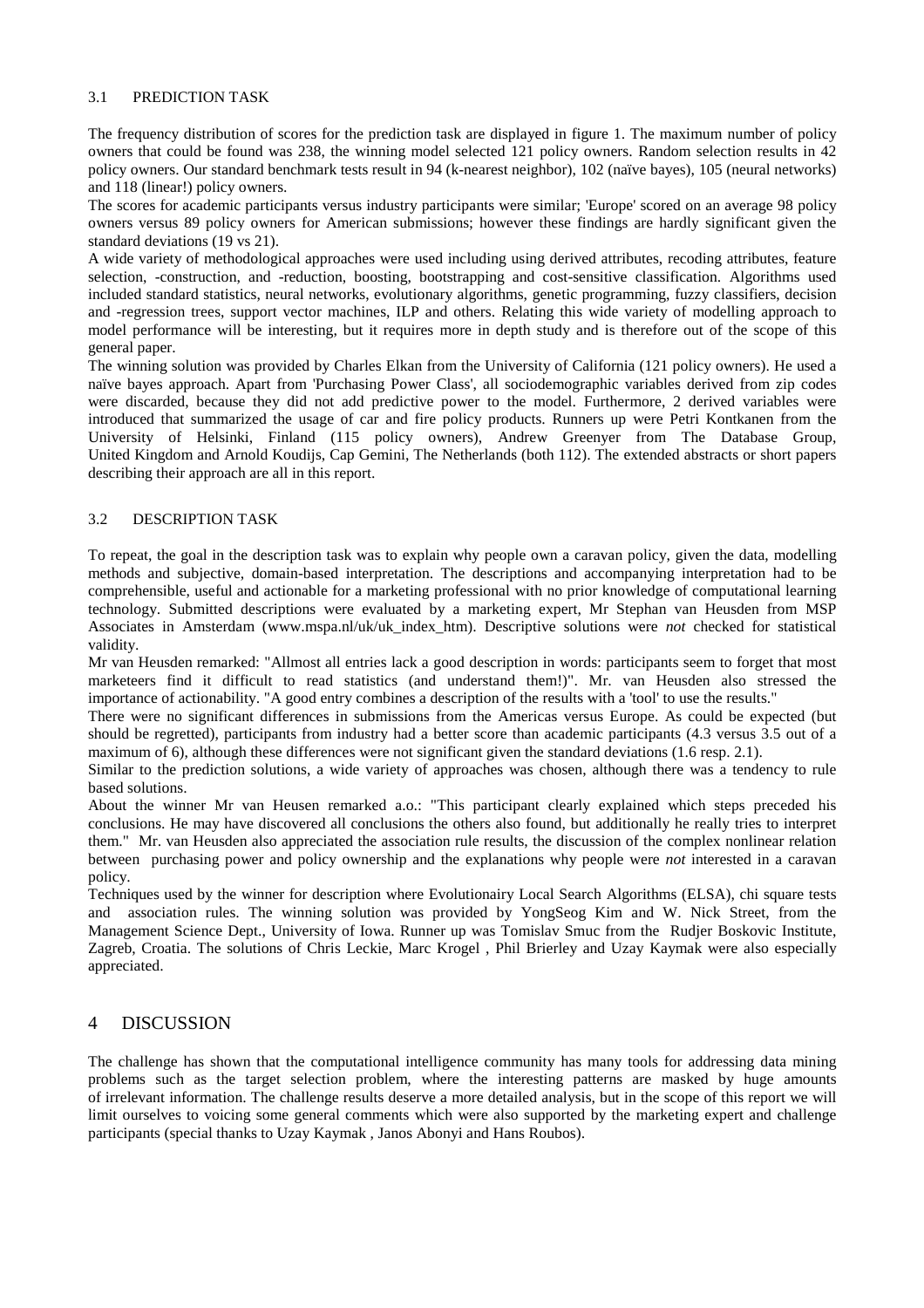Firstly, the spread in the prediction scores is rather large. Apparently, you must have the method and know how to apply it: expertise with the method is required. This stresses the importance for more research in the direction of automating the application of intelligent techniques for datamining. To turn datamining into a tool for end users, this expertise must be made explicit, formalized and automated where possible. This should include steps that go beyond the core algorithm, such as data preparation (e.g. feature selection) and evaluation (application specific evaluation measures, boosting, combining models).

Secondly, it is disappointing to conclude most entries for the description task lack a good description in words. If the valuable but complex patterns which are detected by advanced intelligent techniques are not explained properly, end users like marketers will still prefer the simple but crude and limited solutions.

Thirdly, an approach which was suggested to be the most prudent in the after challenge discussions was to "Try the simplest first and be self-confident." On real world prediction problems like the one in the challenge, one should try a wide variety of approaches, starting with the most simple ones, because they seem to work best. This indicates that simple computational learning algorithms can play an important role when used as alternatives to standard statistical techniques and thus improving the choice range of algorithms. One the other hand, simple statistics should always be included.

To conclude the discussion we would like to remark that it would be very interesting to set up competitions like these as a meta learning experiment from the start, in addition to experiments where all modelling is performed in a standardized, controlled environment.

## 5 CONCLUSION

The CoIL Challenge was a success for multiple reasons. In a short time period, a large number of people have joined forces working on the same real world problem, exchanging and discussing ideas and trying out competitive approaches. This has lead to a wide variety of solutions, a selection of which is collected in this report. The top solutions indicate a substantial return on investment if these models were used by the insurance company. We hope that this report forms a starting point for further analysis of the challenge results and a source of inspiration for future competition organizers.

## 6 APPENDIX: DETAILED DATA DESCRIPTION

## THE INSURANCE COMPANY (TIC) - COIL CHALLENGE 2000

© Sentient Machine Research 2000

## DISCLAIMER

This dataset is owned and supplied by the Dutch datamining company Sentient Machine Research, and is based on real world business data. This dataset and accompanying information can only be used for the COIL CHALLENGE 2000. For any other use, please contact Peter van der Putten, pvdputten@smr.nl. An earlier version of this dataset has been used in an small scale machine learning competition in the Benelux, however the data has been changed for the purpose of the COIL CHALLENGE 2000.

## RELEVANT FILES

#### TICDATA2000.txt:

Dataset to train and validate prediction models and build a description (5822 customer records). Each record consists of 86 attributes, containing socio-demographic data (attribute 1-43) and product ownership (attributes 44-86).The sociodemographic data is derived from zip codes. All customers living in areas with the same zip code have the same sociodemographic attributes. Attribute 86, "CARAVAN:Number of mobile home policies", is the target variable.

#### TICEVAL2000L.txt:

Dataset for predictions (4000 customer records). It has the same format as TICDATA2000.txt, only the target is missing. Contestants are supposed to return the list of predicted targets only. All datasets are in tab delimited format. The meaning of the attributes and attribute values is given below.